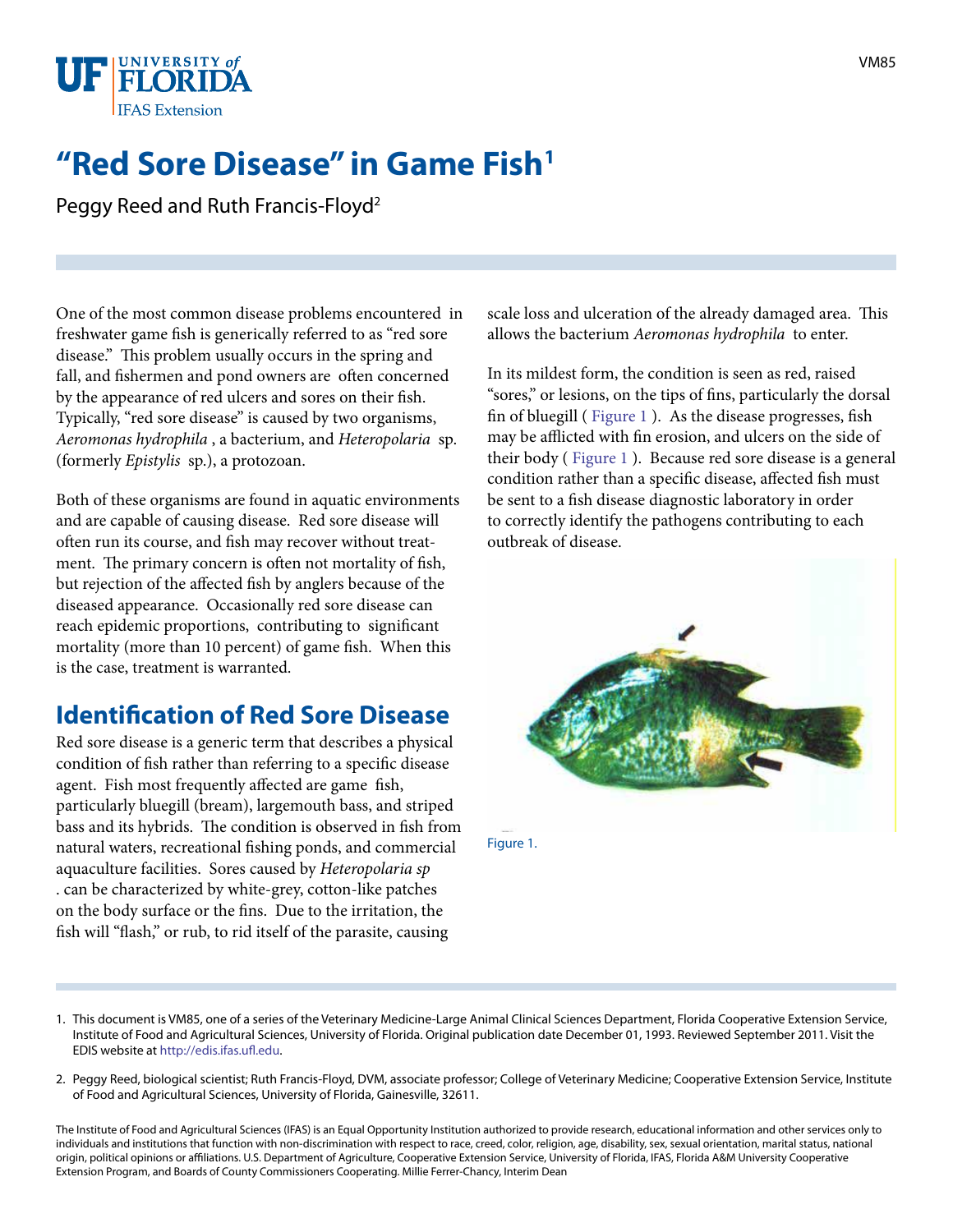## **Pathogens Contributing to Red Sore Disease**

Red sore disease usually involves several aquatic organisms, most of which are considered to be "opportunists." That is, these organisms are present in the environment in which fish live, but are only able to cause disease under certain circumstances. For this reason, the condition is most prevalent in the spring and fall, when the natural disease resistance of fish is low.

One of the most important organisms that contributes to red sore disease is the stalked protozoan, *Heteropolaria* sp. ( [Figure 2](IMAGE_VM_VM059F2) ). This protozoan attaches to the fins, skins, or gills of fish, and forms colonies. It is capable of secreting an enzyme that begins to break down tissue at the attachment site. This damaged tissue is suitable for infestation by bacteria and/or fungi, which ultimately results in formation of a "red sore" or ulcer.



Figure 2.

The bacteria most commonly associated with red sore disease is *Aeromonas hydrophila* , the most common bacterial infection in aquatic organisms. Other organisms that may be associated with ulcerative lesions on fish include a number of protozoans (eg. *Icthyobodo* sp. [formerly *Costia*  sp.] and *Trichodina* sp.), the bacterium *Flexibacter columnaris* and fungi in the genus *Saprolegnia* . The presence of a red sore does not necessarily mean that the fish has *Heteropolaria* sp. or *Aeromonas* sp.

Wet mounts of affected areas should be examined by microscope (100x and 400x) to confirm the presence of *Heteropolaria* sp. The colony is made up of numerous cylindrical, elongated bodies attached to the end of a branched stalk. The base of the stalk attaches itself to the skin of the fish, which it uses only as a place for attachment. There is a spiral of oral cilia, or hairs, at the end of each

body, and the cilia collect bacteria and organic debris from the surrounding water.

Bacterial cultures of external lesions, as well as posterior kidney, are needed to confirm the presence of *A. hydrophila* or other bacteria. Primary isolation should be done using 5 percent blood agar as well as Ordal's Media for *F. columnaris* . Sensitivity testing should be done using Mueller-Hinton agar.

#### **Transmission**

*Heteropolaria* is almost everywhere in fresh water and sediments. It has a direct life cycle, requiring only the fish host. It reproduces by binary fission (dividing), and the resulting young forms are free swimming. The mature stage attaches to fish or other structures in its environment, including spawning containers and submerged logs. *Heteropolaria*  thrives if there are high levels of organic matter in the water to provide nutrients. Stress, caused by poor water quality, crowding, water temperature variations, reduction in body condition, or spawning can increase the susceptibility of fish to red sore disease.

## **Treatment of "Red Sore Disease"**

In many instances fish afflicted with red sore disease will recover without treatment. If lesions on most fish are mild (restricted to the tips of dorsal fins), and if few mortalities are observed, it may be advisable to observe the fish daily and elect to treat the pond only if the situation seems to worsen rather than improve.

If treatment is warranted, potassium permanganate is often effective when administered one time as a bath at 2 mg/l (see IFAS Fact Sheet #FA-23) because of its broad spectrum activity against external protozoa, bacteria, and fungi. If fish do not improve following treatment with potassium permanganate, they should be submitted to a fish disease diagnostic laboratory (see IFAS Circular #921) for a complete diagnosis.

In some instances, the disease may be far enough along that fish are dying of systemic bacterial infection secondary to external damage. Antibiotic treatments should be provided in a medicated feed based on results of bacterial isolation and sensitivity testing (see IFAS Fact Sheet #VM-70). In the event medicated feed is warranted, this medication should be administered in addition to the potassium permanganate bath. Anytime fish do not respond to treatment as expected, they should be re-evaluated by a fish diagnostic laboratory.